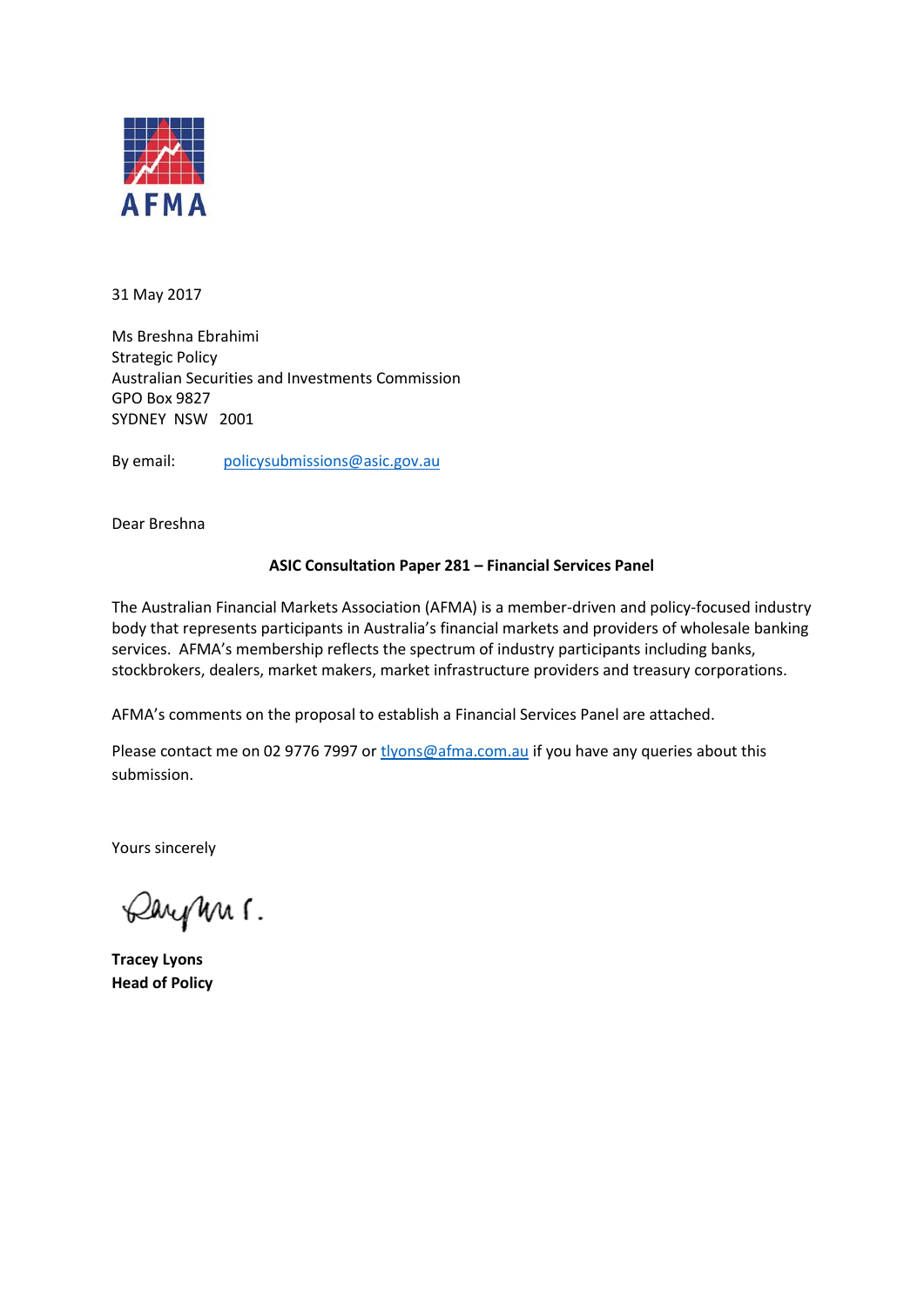# ASIC Consultation Paper 281 – AFMA Comments and Responses

**B1 We propose that establishing the Panel may improve regulatory outcomes by:** 

- **(a) assisting ASIC with making administrative decisions on certain matters relating to financial services and credit activities; and**
- **(b) enhancing the impact of ASIC's administrative decisions.**

#### *B1Q1 How would the Panel improve regulatory outcomes?*

The process could improve the outcome for individuals. They would be assessed by those that are better placed to understand the environment in which the individual was operating and perhaps be better placed to make a determination on the relative seriousness of the event(s) in question.

Existing comparable peer review processes such as the ASIC Markets Disciplinary Panel (MDP) are well-accepted by industry participants as a part of the overall compliance regime of the Corporations Act. However, even in relation to established arrangements such as the MDP, which has its origins in the ASX disciplinary panel process, the importance of periodically refreshing the panel to maintain expertise, knowledge of current market practice (including electronic trading) and products, and avoid conflicts of interest in the longer term (ie. an individual who sits on a panel for an extended period of time may be more prone to develop certain biases) is critical to the success of the panel as a respected decision maker. These considerations will apply equally to the proposed Financial Services Panel.

It is also very important to ensure that appointees to the Panel do not bring any inherent biases or subjectivity of views that may unfairly impact on individuals who are the subject of matters referred to the Panel.

To the extent that the Financial Services Panel (FSP) may consider matters relating to non-retail and/or wholesale and over the counter markets (on the basis that these matters might be significant, complex or novel), it will be crucial that the FSP is comprised of skilled and experienced practitioners who have an in-depth understanding not only of OTC markets, but also of the particular product class, as the issues that might arise in relation to market practice and conduct could vary quite substantially between product classes. This may have an impact, at least in the initial stages of the operation of the FSP, on the types of matters that can be referred to the Panel if appropriate peer experts have not been appointed. Otherwise, there is a risk that individuals will not receive fair treatment in the process.

To the extent that the MDP is a model for the FSP, the process should include substantial procedural fairness protections for individuals – for example, allowing an individual to review a draft statement of reasons prior to it being finalised. Prior experiences with the MDP have shown that there are occasions when the statement of reasons contains inaccuracies, or require further information and enquiries by the relevant investigations teams to ensure the complete facts are put before the FSP. Experience has also shown that there can be assumptions made in the statement of reasons which have not been fully tested and which may give the Panel a skewed impression on first reading.

More generally, the results of actions and the reasons behind the findings should be published (subject to only relevant privacy obligations) to ensure market participants and individuals benefit from the matters heard by the Panel, and the findings have the desired deterrent effect.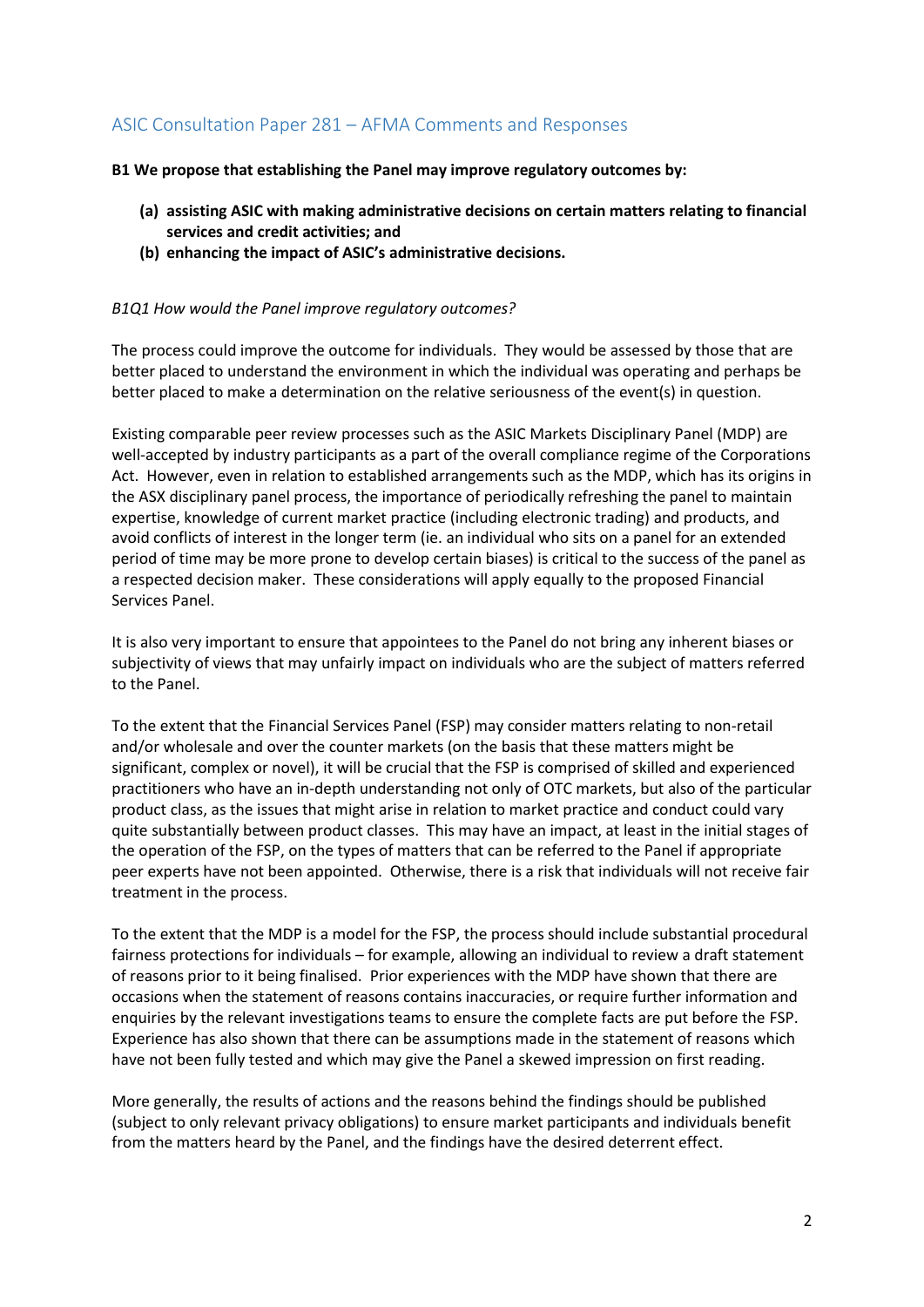It will be necessary to clarify the demarcation of the FSP's terms of reference viz the terms of reference of existing panels including the MDP. It will be critical that the new panel has clearly defined parameters that address any areas where the responsibilities of the new panel may overlap with those of an existing panel, including for example:

- What sort of unique matters with only be referred to the FSP, as opposed to an existing panel;
- What sort of matters that are currently referred to an existing panel such as the MDP will instead be referred to the FSP after its establishment;
- What sort of matters that are currently referred to an existing panel will continue to be referred to that panel after the establishment of the FSP.

In considering the consultation paper, our members have raised some additional issues where clarification would be useful, namely:

- (a) What appeal process will be in place for an individual who has a banning order made against them by the Panel; and
- (b) Where an employee of an AFSL holder has a banning order made against him/her, the decision could have implications for the licensee in terms of the general obligations under s912A of the Corporations Act. Procedural fairness will be important if a Panel decision has impacts beyond the individual in question.

## *B1Q2 How do you see the Panel, as a peer review mechanism, enhancing the impact of ASIC's administrative decisions?*

It is unclear that this would enhance the impact of the decisions, other than increasing awareness of the detail of particular matters. Public censure is key for increasing impact. However, care needs to be taken to ensure that information does not leak out where the finding of the Panel is that the person is not to be banned. Currently, no-one outside those directly involved in a matter knows if ASIC decides not to ban an individual and it should remain the same under the new regime.

**C1 We propose that when a matter is referred to the Panel, the Panel would be responsible for determining whether ASIC will make a banning order against an individual for misconduct in the course of providing financial services (as defined in s766A of the Corporations Act) and/or engaging in credit activities (as defined in s6 of the National Credit Act). Specifically, the Panel would consider banning orders for misconduct by financial services participants (excluding corporate AFS licensees) and participants in the credit industry.** 

### *C1Q1 What are your views on the Panel initially only being referred matters to consider that relate to the making of banning orders?*

It is reasonable to limit the scope of the Panel in the first instance, and given the personal impact on an individual as a result of a banning order, it makes sense that additional due process is afforded to individuals.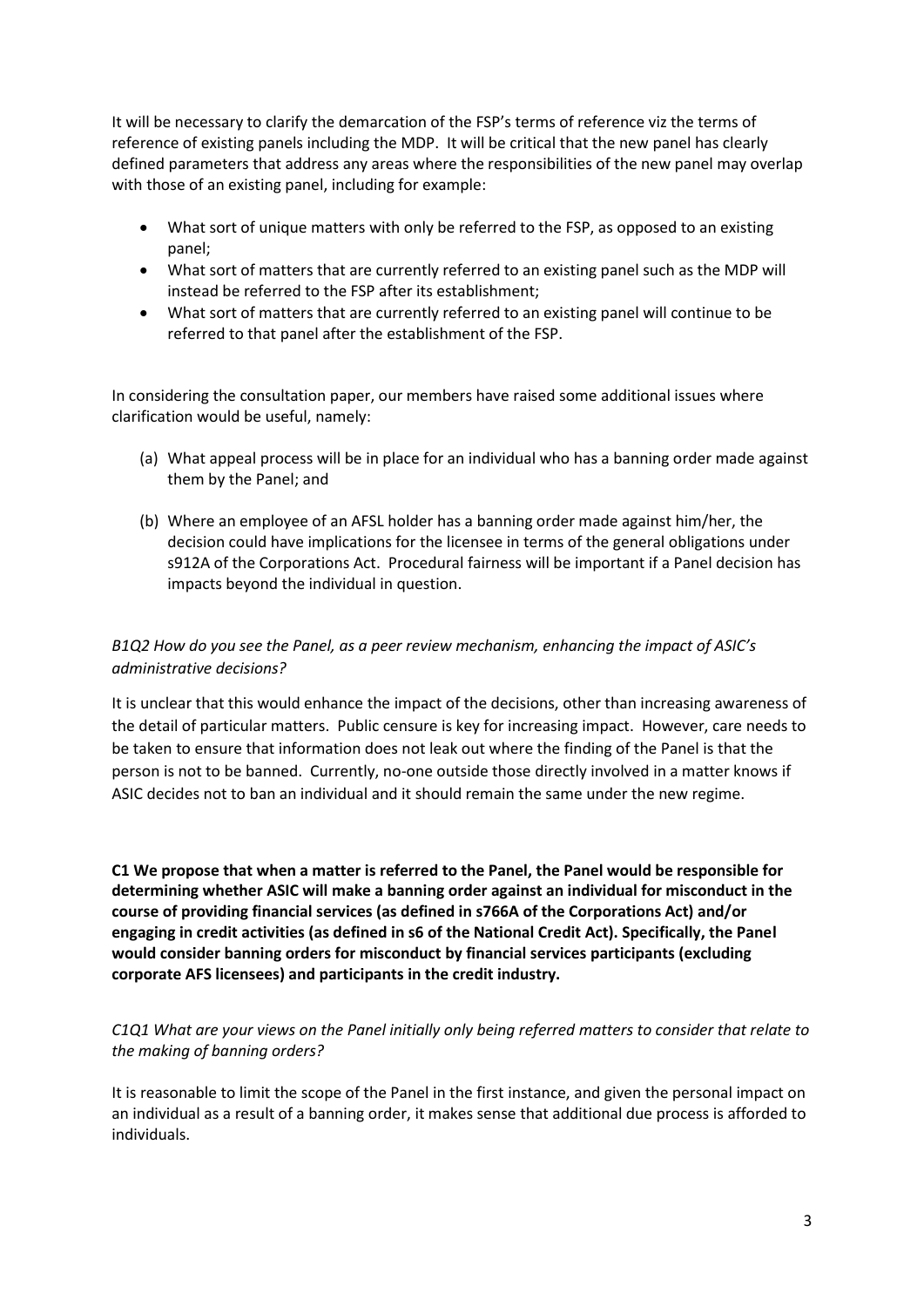The circumstances in which ASIC will refer a matter to the Panel, and conversely the circumstances in which it will not, needs to be made clear in order to avoid the risk of an inconsistent regime and consequently differences in procedural fairness afforded to individuals.

*C1Q2 What other areas of regulatory priority should be included in the scope of the matters to be considered by the Panel (in addition to individual misconduct in the financial services and credit industries) either now or in the future?*

Other areas that could be considered for inclusion are decisions by ASIC relating to breaches of Regulations eg. client money issues. Fairer outcomes for an individual may result if a panel of peers considers a matter in light of the complex business environment, rather than ASIC considering those matters in isolation. If ASIC proposes to include other matters in the scope of the Panel, there should be a further opportunity for industry to provide comments on those additional areas.

**C2 In deciding whether to refer a matter to the Panel, we would consider whether it is appropriate for peer review because of its significance, complexity or novelty. Whether a matter is appropriate will depend on the facts of each matter. In addition, we would take into account:** 

- **(a) the objects of Ch 7 of the Corporations Act, that is to promote:**
	- **(i) confident and informed decision making by consumers of financial products and services while facilitating efficiency, flexibility and innovation in the provision of those products and services; and**
	- **(ii) fairness, honesty and professionalism by those who provide financial services; and**
- **(b) the objects of the National Credit Act, that is to better inform consumers and prevent them from being in unsuitable credit contracts.**

*C2Q1 Is 'complexity, significance or novelty' an appropriate measure for the types of matters to be considered by the Panel?* 

This is a difficult test to apply as it introduces an element of discretion in the type of procedural fairness afforded to an individual who is facing a banning order.

It would be more appropriate if an objective test were imposed eg. breaches involving particular conduct would always go to the Panel, versus other/lesser offences which are considered by ASIC internally.

Otherwise, much greater clarity and granularity should be provided by ASIC as to what would constitute 'significant, complex or novel', so that there is more transparency for industry and ASIC can be held accountable in relation to the use of its referral power. It would also be helpful to clarify process issues in the guidance such as whether an individual would have a right of appeal for the matter not to be referred to the Panel.

*C2Q2 What are your views on how ASIC should distinguish between 'complex' and 'simple' matters and which do you see as more appropriate to be considered by the Panel?* 

It may be more appropriate if matters are referred by topic. Matters can be complex due to their fact pattern, but the breaches involved may be simple (or vice versa).